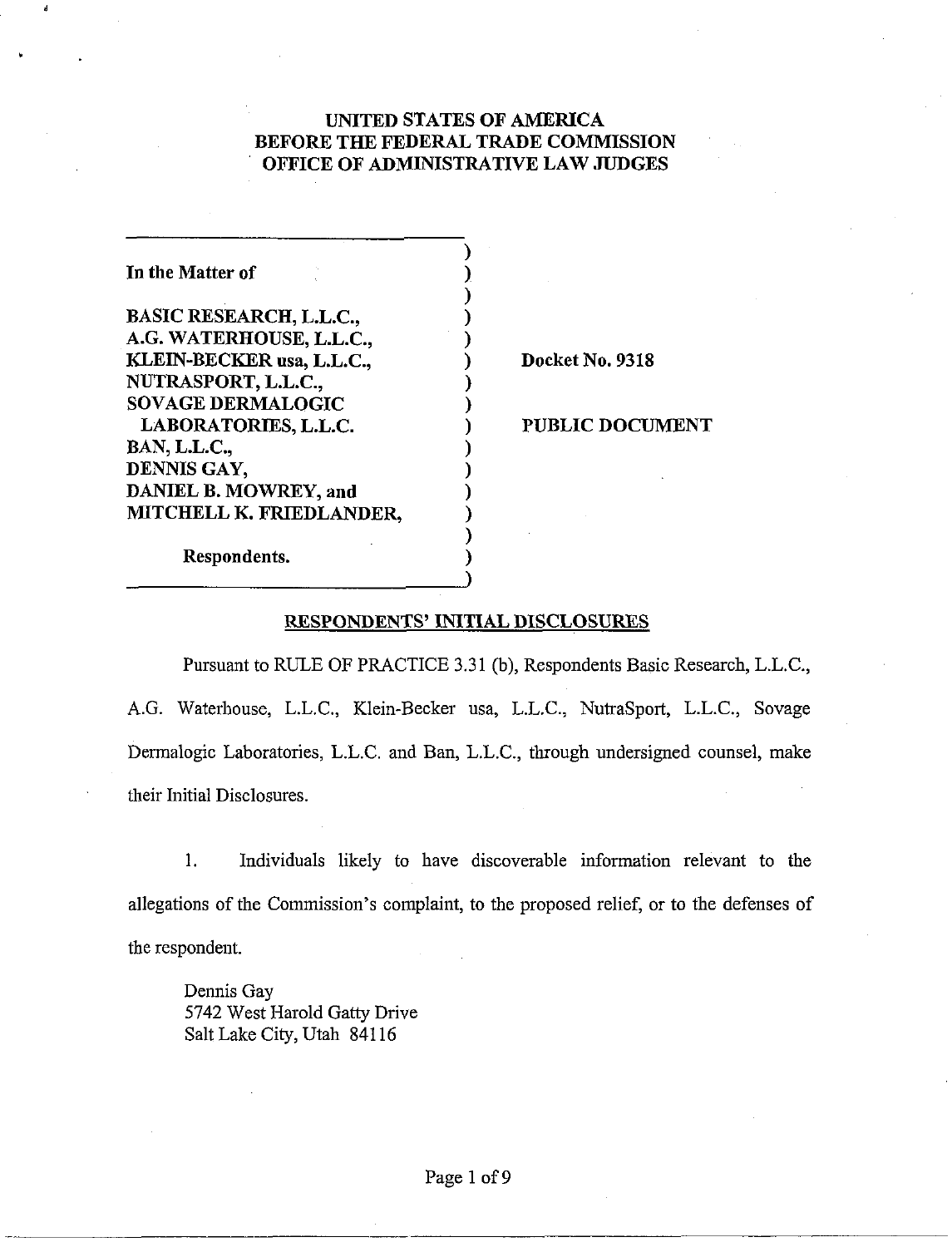Mitchell Friedlander 5742 West Harold Gatty Drive Salt Lake City, Utah 84116

Daniel Mowrey, Ph.D. 5742 West Harold Gatty Drive Salt Lake City, Utah 841 16

Carla Fobbs 5742 West Harold Gatty Drive Salt Lake City, Utah 841 16

Nathalie Chevreau, Ph.D. 5742 West Harold Gatty Drive Salt Lake City, Utah 841 16

Gina Gay 5742 West Harold Gatty Drive Salt Lake City, Utah 841 16

Stephen Nagin 3225 Aviation Ave.  $-3^{rd}$  Floor Miami, FL 33133-4741 (305) 854-5353

Patton Boggs 1660 Lincoln Street, #1900 Denver, CO 80264

Martin Hahn HOGAN & HARTSON 555 13th Street NW Washington, DC 20004

Kellie Andrews Committee on Energy & Commerce 3 16 Ford Building Washington, D.C. 20515

David Nelson Address Unknown

Andrea Levine NAD 70 West 36" Street New York. NY 10018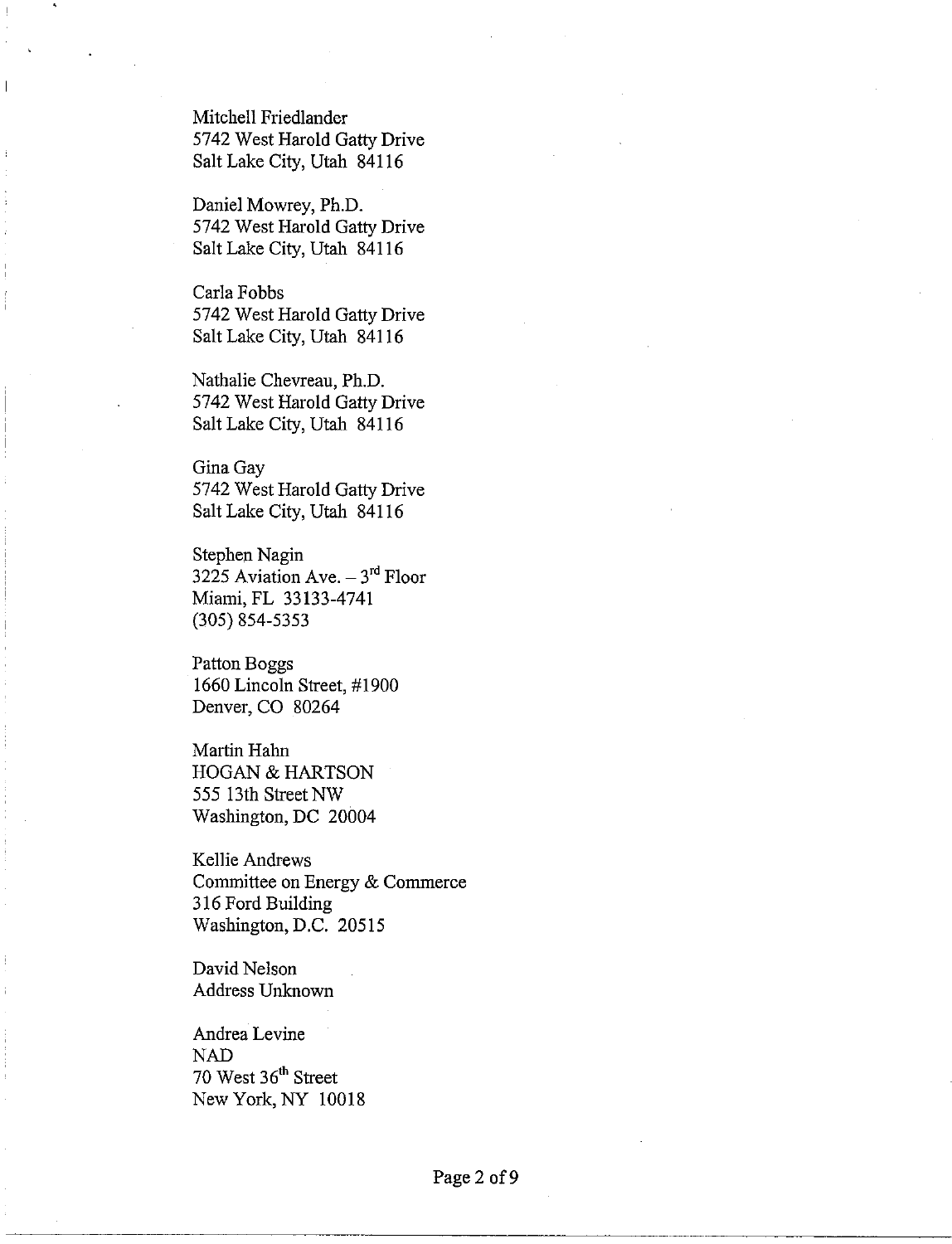David Mallen NAD 70 West 36'' Street New York, NY 10018

Walter Gross Division of Enforcement Bureau of Consumer Protection Federal Trade Commission 600 Pennsylvania Avenue, N.W. Washington, D.C. 20580

Joshua S. Millard Division of Enforcement Bureau of Consumer Protection Federal Trade Commission 600 Pennsylvania Avenue, N.W. Washington, D.C. 20580

Jonathan Cowen Division of Enforcement Bureau of Consumer Protection Federal Trade Commission 600 Pennsylvania Avenue, N.W. Washington, D.C. 20580

Richard Cleland Bureau of Consumer Protection Federal Trade Commission 600 Pennsylvania Avenue, N.W. Washington, D.C. 20580

Timothy J. Muris Federal Trade Commission 601 New Jersey Ave., N.W., Suite NJ-2122 Washington, D.C. 20001

Mozelle W. Thompson Federal Trade Commission 601 New Jersey Ave., N.W., Suite NJ-2122 Washington, D.C. 20001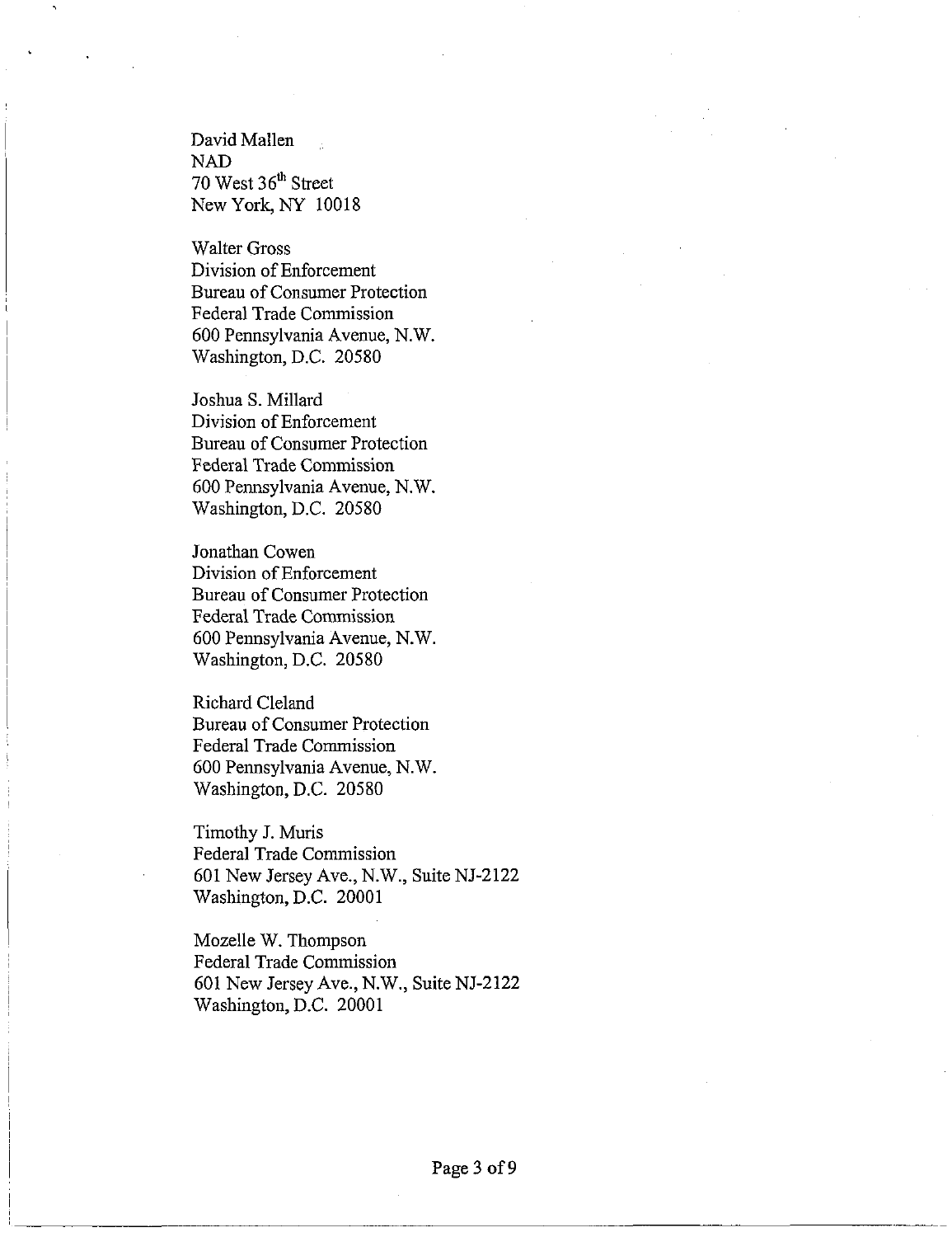Orson Swindle Federal Trade Commission 601 New Jersey Ave., N.W., Suite NJ-2122 Washington, D.C. 20001

Thomas B. Leary Federal Trade Commission 601 New Jersey Ave., N.W., Suite NJ-2122 Washington, D.C. 20001

Pamela Jones Harbour Federal Trade Conmission 601 New Jersey Ave., N.W., SuiteNJ-2122 Washington, D.C. 20001

J. Howard Beales, I11 Bureau of Consumer Protection Federal Trade Commission 600 Pennsylvania Avenue, N.W. Washington, D.C. 20580

Ken Shirley 97 South Red Willow Road Evanston, WY 82930

Bruce Frome, MD 415 North Crescent Drive, Suite 230 Beverly Hills, CA 90210

Shimizu Foresight Building 3-5-2, Iwamoto-cho Chiyoda-ku, Tokyo 101-0032, Japan

C. Livieri Address Unknown

F. Novazi Address Unknown

R. Lorini Address Unknown

C.M. Colker Address Unknown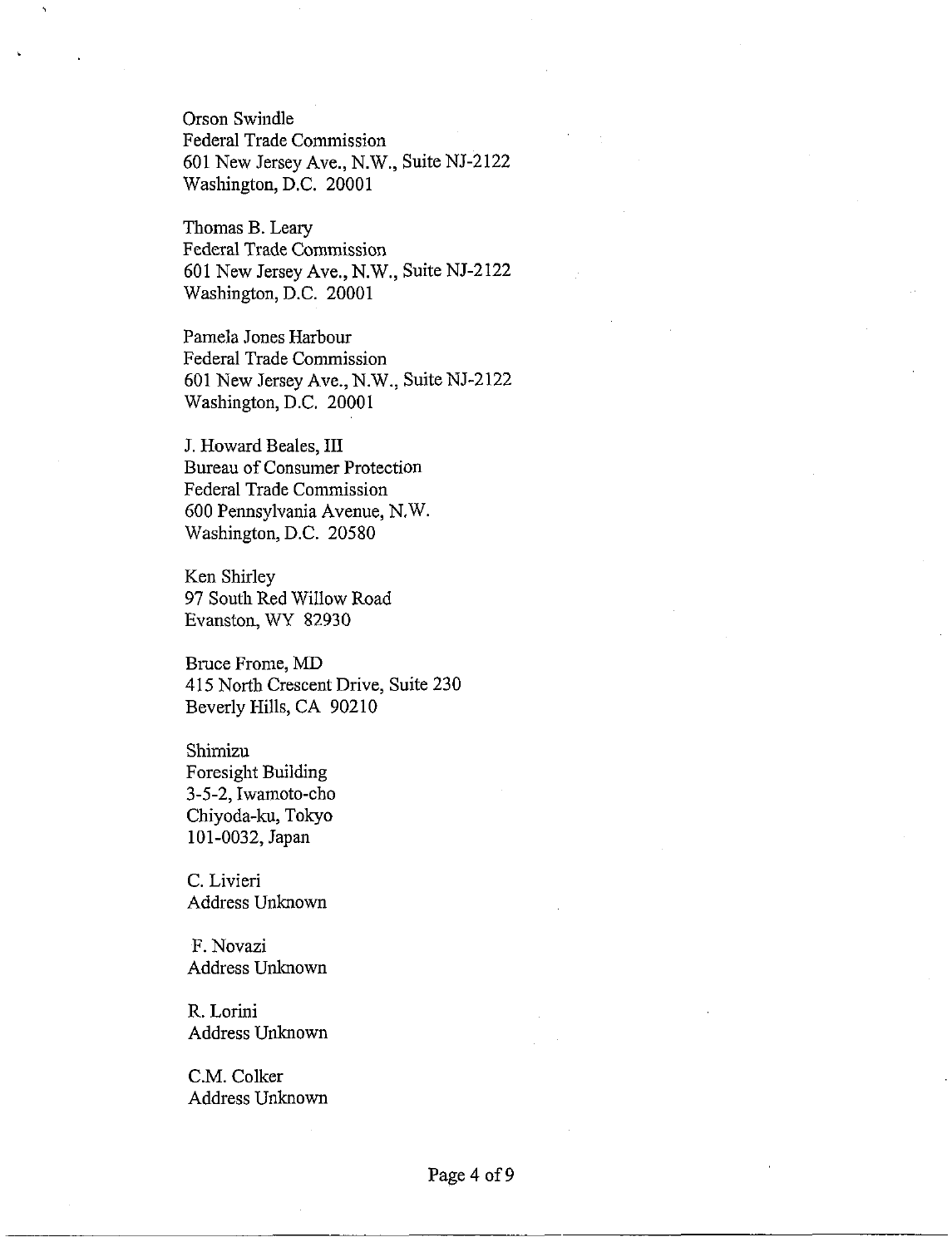D.S. Kalman Address Unknown

A. Minsh Address Unknown

P.A. Daly Address Unknown

D.R. Krieger Address Unknown

A.G. Dulloo Address Unknown

J.B. Young Address Unknown

D. DeWitt Address Unknown

M. Garavito Address Unknown

J. Antonio Address Unknown

D. Allison Address Unknown

E. Boozer Address Unknown

A. Astrup Address Unknown

R. Pasquale Address Unknown

L. Landsberg Address Unknown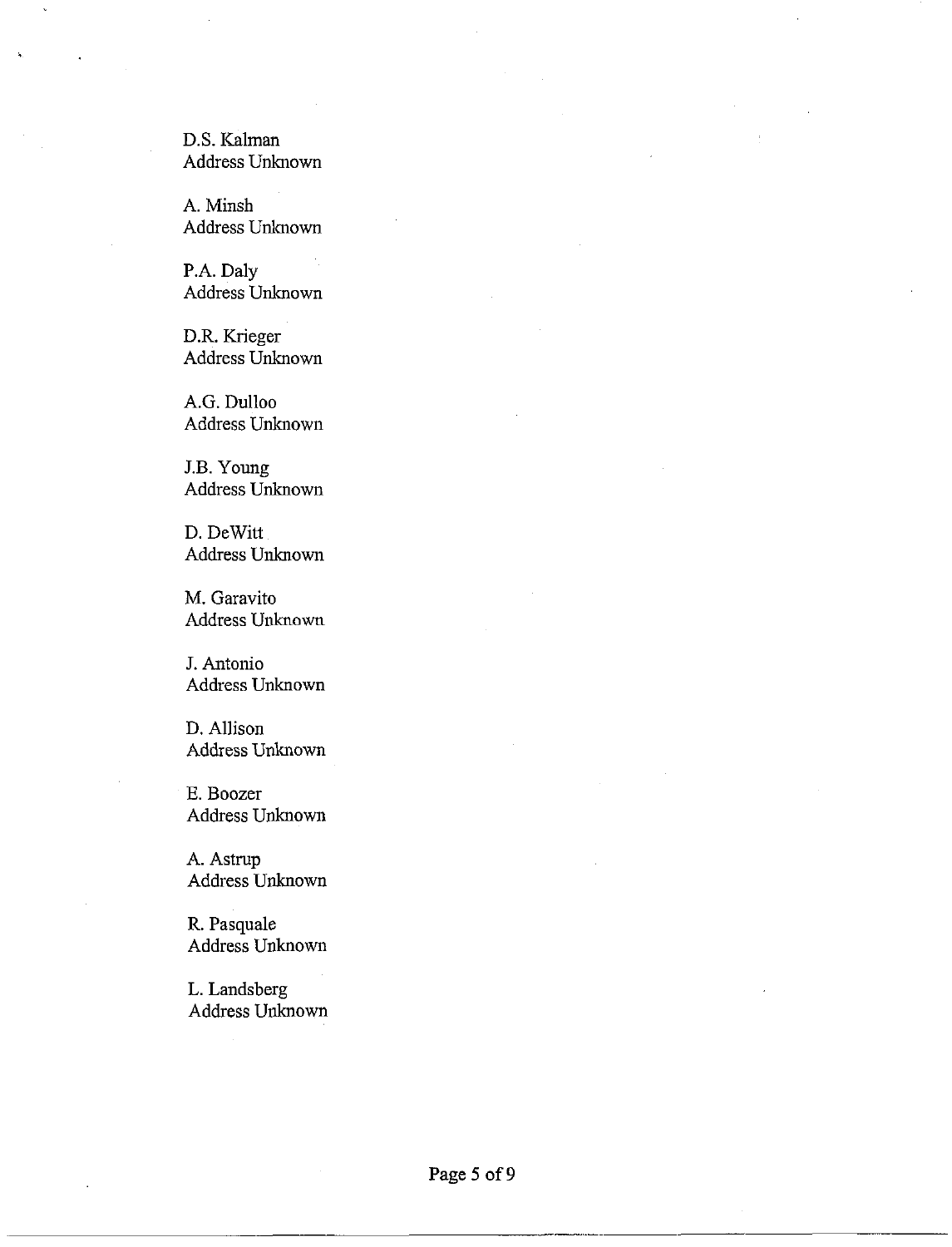Frank L. Greenway, M.D. Pennington Biomedical Research 6400 Perkins Road Baton Rouge, LA 70808-4124

George A. Bray, M.D Address Unknown

H. Williman Address Unknown

P. Walde Address Unknown

P.L. Luisi Address Unknown

A. Gazzaniga Address Unknown

F. Stroppolo Address Unknown

David Heber Address Unknown

**DermPharm** A Division of DermTech International 15222-B Avenue of Science San Diego, California 92 128 (858) 618-1328

2. A copy of, or a description by category and location of, all documents, data compilations and tangible things in the possession, custody or control of the respondent(s) that are relevant to the allegations of the Commission's Complaint, to the proposed relief sought, or to the defenses of the respondent(s):

- a. Challenged Product advertisements 5742 West Harold Gatty Drive, Salt Lake City, Utah 841 16
- b. Substantiation for Challenged Product advertisements 5742 West Harold Gatty Drive, Salt Lake City, Utah 841 16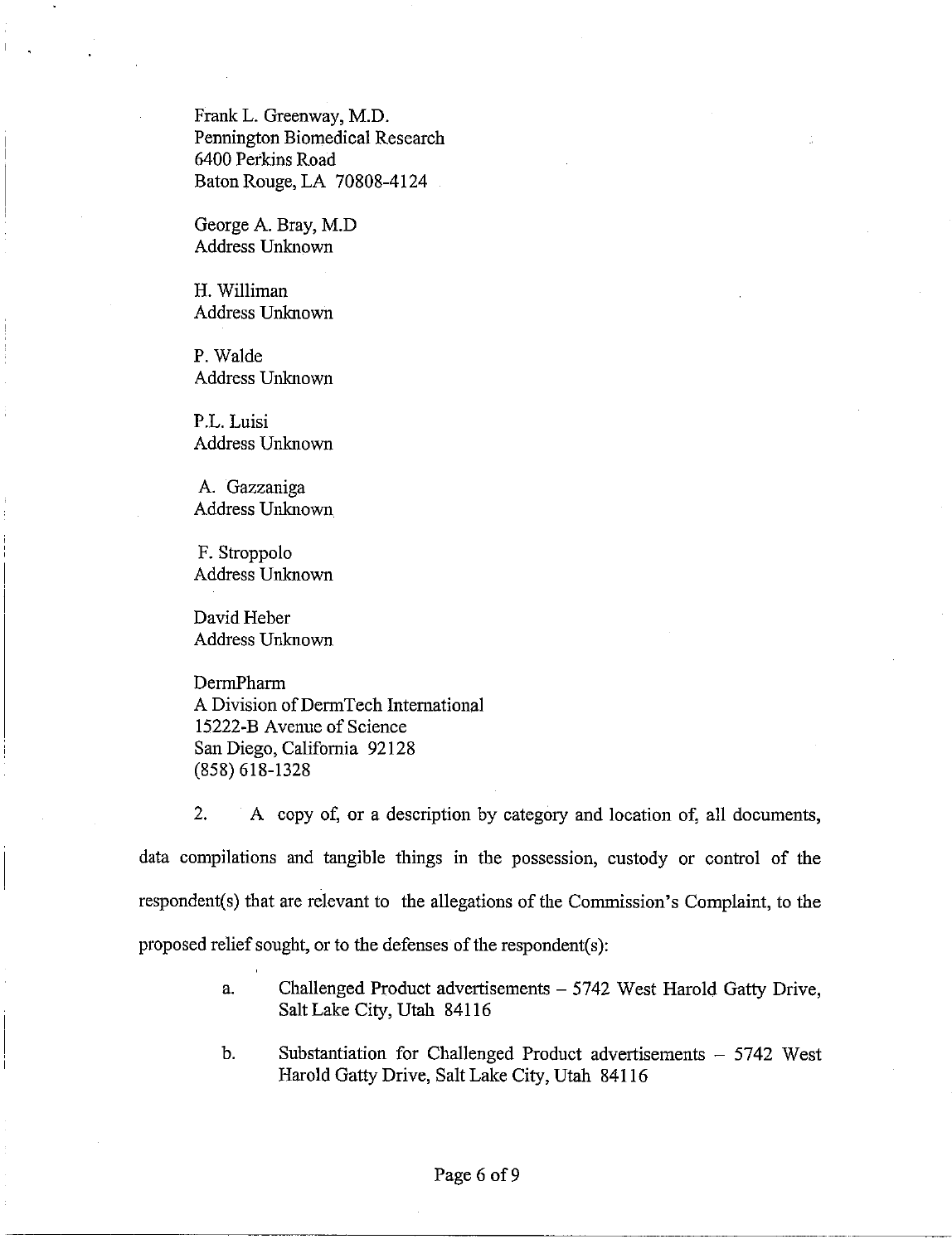- c. Formulation of Challenged Products 5742 West Harold Gatty Drive, Salt Lake City, Utah 841 16
- $d.$  Structure and inter-relationships among corporate respondents  $-5742$ West Harold Gatty Drive, Salt Lake City, Utah 841 16
- e. Customer correspondence and inquiries relating to the Challenged Products - 5742 West Harold Gatty Drive, Salt Lake City, Utah 84116
- f. Packaging and Promotional Material for the Challenged Products 5742 West Harold Gatty Drive, Salt Lake City, Utah 841 16
- g. Customer Returns of the Challenged Products -- 5742 West Harold Gatty Drive, Salt Lake City, Utah 841 16
- h. Testing of the Challenged Products 5742 West Harold Gatty Drive, Salt Lake City, Utah 84116
- $1.$  Consumer Surveys re Challenged Products  $-5742$  West Harold Gatty Drive, Salt Lake City, Utah 841 16

Respectfully submitted,

Jeffrey D. Feldman Gregory L. Hillyer FELDMANGALE, P.A. Miami Center  $-19<sup>th</sup>$  Floor 201 S. Biscayne Blvd. Miami, FL 33131 *Counsel for Respondents A.G. Waterhouse, L.L.C., Basic Research, L.L.* C., *Klein-Becker, ma, L.L. C., Nutraspourt, L.L.C., Sovage Dewnalogic Laboratories, L.L. C., and BAN, L.L. C.*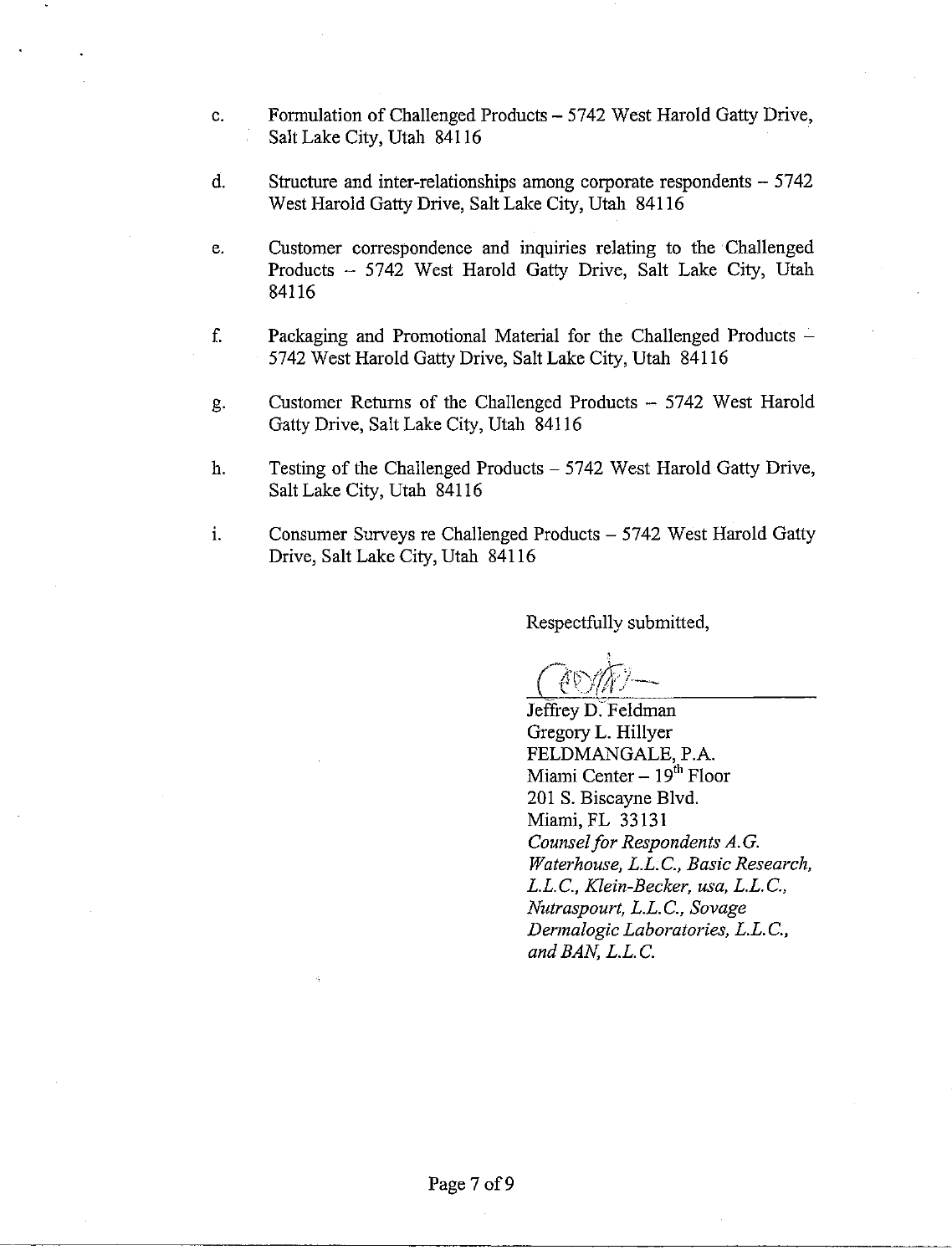## **CERTIFICATE OF SERVICE**

I hereby certify that on this 10th day of August, 2004, I caused to be served the Respondents Basic Research, L.L.C., A.G. Waterhouse, L.L.C., Klein-Becker usa, L.L.C., NutraSport, L.L.C., Sovage Dermalogic Laboratories, L.L.C. and Ban, L.L.C. **INITIAL DISCLOSURES** as follows:

(1) One (1) original and one (1) copy by Federal Express to Donald S. Clark, Secretary, Federal Trade Commission, Room H-159, 600 Pennsylvania Avenue, N.W., Washington, D.C., 20580;

(2) One (1) electronic copy via e-mail attachment in Adobe<sup>®</sup> ".pdf" format to the Secretary of the FTC at Secretary@ftc.gov;

(3) Two (2) copies by U.S. Postal Service to Administrative Law Judge Stephen J. McGuire, Federal Trade Commission, Room H-104, 600 Pennsylvania Avenue N.W., Washington, D.C. 20580;

(4) One (1) copy via e-mail attachment in Adobe<sup>®</sup> ".pdf" format to Commission Complaint Counsel, Laureen Kapin, Joshua S. Millard, and Laura Schneider, all care of lkapin@ftc.gov, **imillard@ftc.gov;** rrichardson@ftc.gov; **Isclineider@.ftc.gov** with one (1) paper courtesy copy via U. S. Postal Service to Laureen Kapin, Bureau of Consumer Protection, Federal Trade Commission, Suite NJ-2122, 600 Pennsylvania Avenue, N.W., Washington, D.C., 20580;

(5) One (1) copy via U. S. Postal Service to Elaine Kolish, Associate Director in the Bureau of Consumer Protection, Federal Trade Commission, 600 Pennsylvania Avenue, N.W., Washington, D.C. 20580

*(6)* One (1) copy via United States Postal Service to Stephen Nagin, Esq., Nagin Gallop & Figueredo, 3225 Aviation Avenue, Suite 301, Miami, Florida 33 13 1.

(7) One (1) copy via United States Postal Service to Richard Burbidge, Esq., Jefferson W. Gross, Esq. and Andrew J. Dymek, Esq., Burbidge & Mitchell, 215 South State Street, Suite 920, Salt Lake City, Utah 841 11, Counsel for Dennis Gay.

(8) One (1) copy via United States Postal Service to Ronald F. Price, Esq., Peters Scofield Price, A Professional Corporation, 340 Broadway Centre, 111 East Broadway, Salt Lake City, Utah 841 11, Counsel for Daniel B. Mowrey.

(9) One (1) copy via United States Postal Service to Mitchell K. Friedlander, 5742 West Harold Gatty Drive, Salt Lake City, Utah 841 11, Pro Se.